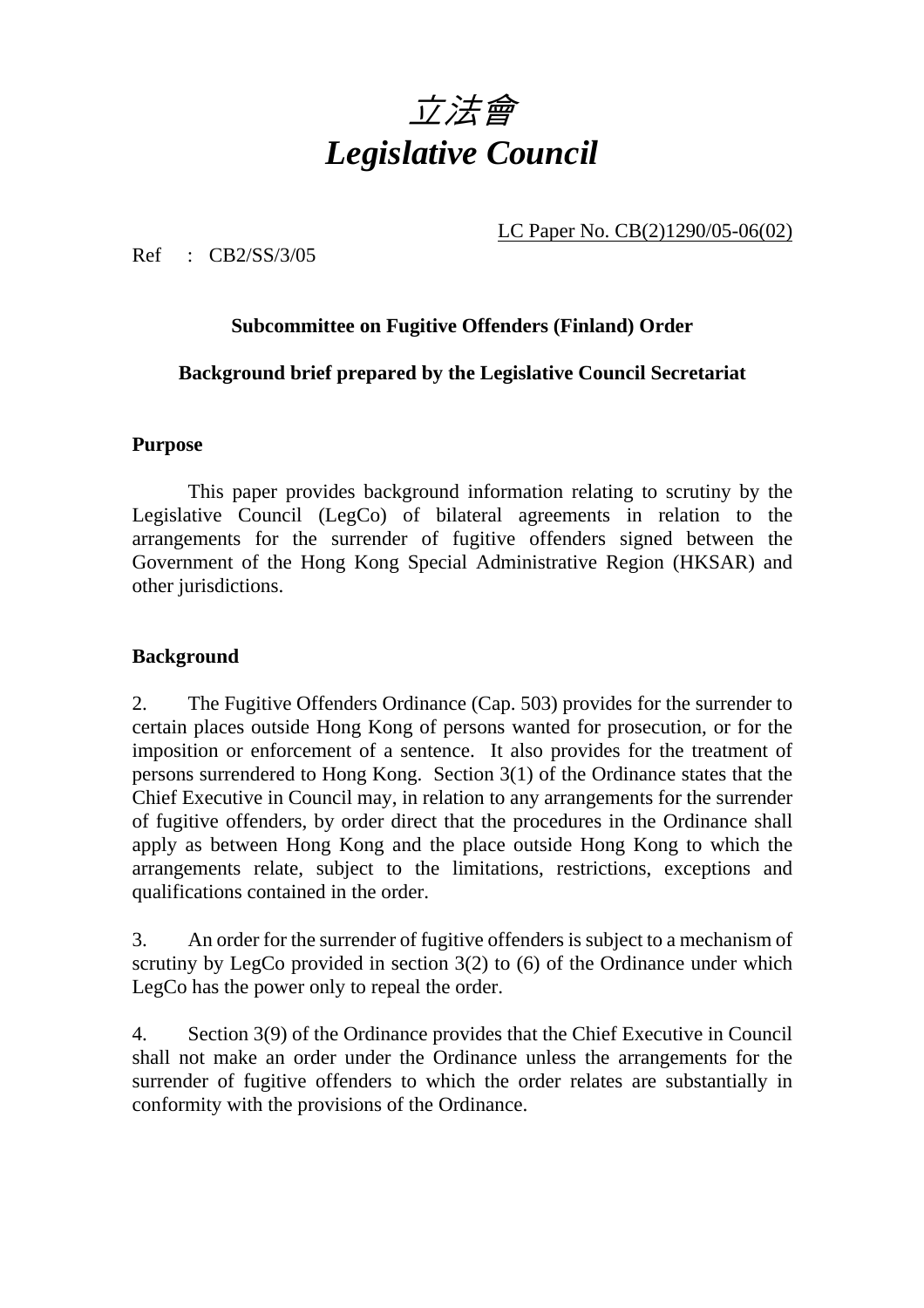### **SFO Orders scrutinised by LegCo**

5. LegCo has scrutinised the Fugitive Offenders (New Zealand) Order, the Fugitive Offenders (Sri Lanka) Order and the Fugitive Offenders (Portugal) Order since its first term. In addition to these three Orders, orders in relation to the bilateral arrangements for the surrender of fugitive offenders signed with 10 other foreign jurisdictions have been made under section 3(1) of the Ordinance. These jurisdictions are the Netherlands, Canada, Australia, Malaysia, the Philippines, the United States of America, India, Indonesia, the United Kingdom and Singapore.

# **The Finland Order**

6. The Finland Order is made in consequence of the agreement to the arrangements for the surrender of fugitive offenders entered into by HKSAR and Finland which was signed on 20 May 2005. The Administration has confirmed that the agreement is substantially in conformity with the provisions of the Ordinance.

7. The commencement date of the Finland Order will be appointed by the Secretary for Security by notice in the Gazette which will coincide with the date on which the agreement enters into force. According to the Administration, the commencement date will be settled after consultation with Finland, and will depend upon when the necessary domestic procedures of Finland are completed.

## **Issues raised by the Subcommittee to Study Issues relating to the Sri Lanka Order (the Subcommittee on Sri Lanka Order)**

### Surrender of nationals

8. Under Article 3 of the HKSAR/Sri Lanka Agreement, the Government of Sri Lanka reserves the right to refuse the surrender of its citizens, and the HKSAR Government reserves the right to refuse the surrender of nationals of the People's Republic of China (PRC). Members may wish to note that the Finland Order contains an identical provision.

9. Members of the Subcommittee on Sri Lanka Order had queried why the HKSAR/Sri Lanka Agreement only provided the HKSAR Government the right to refuse the surrender of PRC nationals, while the right to refuse the surrender of permanent residents of HKSAR was not covered.

10. The Administration explained that it was not a practice for common law jurisdictions to refuse surrender of their nationals. It was also not a feature of Hong Kong's practice in extradition to refuse the surrender of its sovereign's nationals or Hong Kong permanent residents. Although section 13(4) of the Ordinance provided the right to refuse the surrender of PRC nationals, this